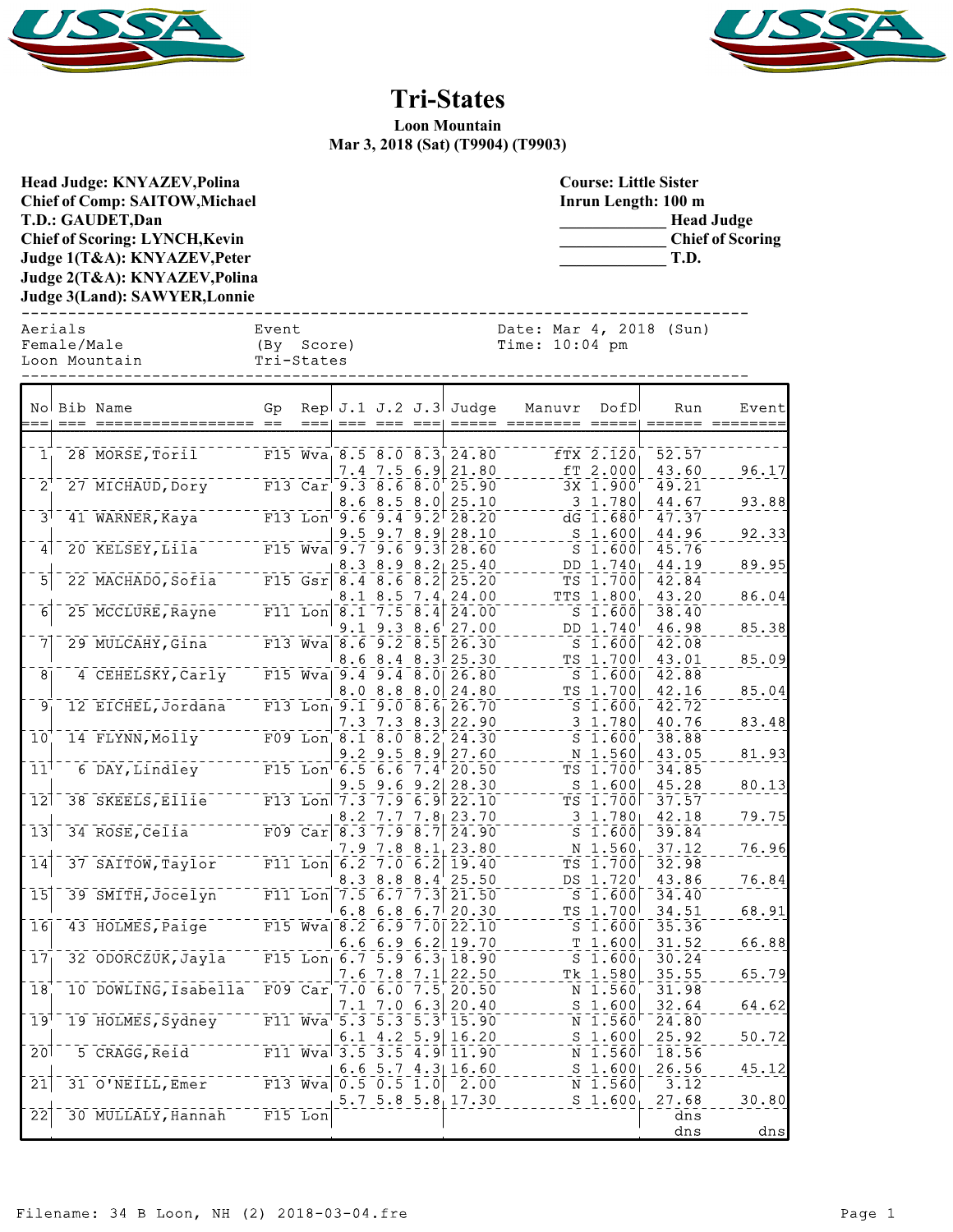Loon Mountain Tri-States

Aerials Event Date: Mar 4, 2018 (Sun) Female/Male (By Score) Time: 10:04 pm

| Nol                          | Bib Name                                                                                                                                                                                                                                                                                                                    | Gp   | Rep                               |            |                                                            |                  | $J.1$ $J.2$ $J.3$ Judge                                  | Manuvr               | DofD                       | Run            | Event           |
|------------------------------|-----------------------------------------------------------------------------------------------------------------------------------------------------------------------------------------------------------------------------------------------------------------------------------------------------------------------------|------|-----------------------------------|------------|------------------------------------------------------------|------------------|----------------------------------------------------------|----------------------|----------------------------|----------------|-----------------|
|                              | === =========                                                                                                                                                                                                                                                                                                               | $==$ |                                   |            |                                                            |                  |                                                          | ===== ======== ===== |                            |                | ====== ======== |
| $1\vert$                     | 126 MARAVELL, Dante                                                                                                                                                                                                                                                                                                         |      |                                   |            |                                                            |                  | M13 Gsr 9.7 9.7 9.4 28.80                                |                      | bT 2.000                   | 57.60          |                 |
|                              | 108 HIKMATE, Bram                                                                                                                                                                                                                                                                                                           |      | $\overline{M15}$ $\overline{Wv}a$ |            | $\overline{8.2}$ $\overline{8.9}$ $\overline{8.8}$         |                  | $10.010.0$ $9.3$ <sub>1</sub> 29.30<br>25.90             |                      | $3g$ 1.910<br>7, 2,060     | 55.96<br>53.35 | 113.56          |
|                              |                                                                                                                                                                                                                                                                                                                             |      |                                   |            | 8.7 8.6 8.2                                                |                  | 25.50                                                    |                      | $9 - 2.300$                | 58.65          | 112.00          |
|                              | 101 GAUDET, Zachary M13 Wva                                                                                                                                                                                                                                                                                                 |      |                                   |            | $9.2 - 8.5 - 9.1$                                          |                  | 26.80                                                    |                      | bPX 2.120                  | 56.81          |                 |
|                              |                                                                                                                                                                                                                                                                                                                             |      |                                   | 8.4        | 8.1                                                        | 8.3 <sup>1</sup> | 24.80                                                    |                      | 72.060                     | 51.08          | 107.89          |
| 4 <sup>1</sup>               | 112 JONES, Durham M13 Spe 7.9 7.8                                                                                                                                                                                                                                                                                           |      |                                   | 8.8        | 8.8                                                        | 8.8              | $8.0$ 23.70<br>26.40                                     |                      | $5 - 2.020$<br>72.060      | 47.87<br>54.38 | 102.25          |
| 5 <sub>1</sub>               | $\frac{1}{2}$ M13 Car 9.5 9.5 9.2<br>99 EGAN, Jack                                                                                                                                                                                                                                                                          |      |                                   |            |                                                            |                  | 28.20                                                    |                      | 3 1.780                    | 50.19          |                 |
|                              | 6 119 LITTLEFIELD, Chase M13 Car 9.5 9.3 8.6 27.40                                                                                                                                                                                                                                                                          |      |                                   |            | 8.5 8.2                                                    | 7.8              | 24.50                                                    | 7                    | 2.060                      | 50.47          | 100.66          |
|                              |                                                                                                                                                                                                                                                                                                                             |      |                                   | 8.1        | 8.8                                                        | 7.8              | 24.70                                                    |                      | $3 - 1.780$<br>72.060      | 48.77<br>50.88 | 99.65           |
|                              | 7 140 ROCK, E11 $\overline{M11}$ Wva 8.5 8.3                                                                                                                                                                                                                                                                                |      |                                   |            |                                                            | $8.3^{\circ}$    | 25.10                                                    |                      | $3\;\; 1.780^\circ$        | 44.67          |                 |
|                              | 8 122 LYNCH, Owen M15 Gsr 6.0 6.4 7.3 19.70                                                                                                                                                                                                                                                                                 |      |                                   | 8.7        | 9.6                                                        | 8.8              | 27.10                                                    |                      | 3X 1.900                   | 51.49          | 96.16           |
|                              |                                                                                                                                                                                                                                                                                                                             |      |                                   |            |                                                            |                  | $8.4$ 9.4 $8.4$ 26.20                                    |                      | 72.060<br>bPX 2.120        | 40.58<br>55.54 | 96.12           |
|                              | 147 SMITH, Caiden <sup>------</sup> M15 Lon                                                                                                                                                                                                                                                                                 |      |                                   |            |                                                            |                  | $9.6$ $9.9$ $9.3$ $28.80$                                |                      | TS 1.700                   | 48.96          |                 |
|                              |                                                                                                                                                                                                                                                                                                                             |      |                                   | 8.1        | 8.6                                                        |                  | 7.8, 24.50                                               |                      | $3X_1.900_1$               | 46.55          | 95.51           |
| $\overline{10}$              | 84 BEVERLY, Charlie M15 Wva                                                                                                                                                                                                                                                                                                 |      |                                   |            | $\begin{bmatrix} 8.9 & 7.9 & 8.4 \end{bmatrix}$<br>8.1 8.6 | 8.7              | 25.20<br>25.40                                           |                      | 3 1.780<br>3X 1.900        | 44.85<br>48.26 | 93.11           |
| $\bar{1}\bar{1}$             | 91 CHRISTIAN, James                                                                                                                                                                                                                                                                                                         |      | $\overline{M15}$ $\overline{Wv}a$ |            | 8.78.77.0                                                  |                  | 24.40                                                    |                      | 3 1.780                    | 43.43          |                 |
|                              |                                                                                                                                                                                                                                                                                                                             |      |                                   | 8.5        | 9.0                                                        |                  | $8.2^{+}25.70$                                           |                      | $3X \; 1.900$              | 48.83          | 92.26           |
| 12                           | 134 ODORCZUK, Jaden M13 Lon 8.4 8.9 8.3 25.60                                                                                                                                                                                                                                                                               |      |                                   |            |                                                            |                  | $8.8$ $8.6$ $8.5$ 25.90                                  |                      | DD 1.740<br>TTT 1.800      | 44.54<br>46.62 | 91.16           |
|                              | 13 117 LEWIS, Camden M11 Gsr 8.7 8.7 9.4                                                                                                                                                                                                                                                                                    |      |                                   |            |                                                            |                  | 26.80                                                    |                      | D 1.620                    | 43.41          |                 |
|                              |                                                                                                                                                                                                                                                                                                                             |      |                                   | 8.8        |                                                            | 9.58.5           | 26.80                                                    |                      | 3 1.780                    | 47.70          | 91.11           |
|                              | 14, 131 MULLALY, Jack M13 Lon, 9.0 9.0 8.3, 26.30                                                                                                                                                                                                                                                                           |      |                                   |            | 8.5 8.7                                                    | 8.8              | 26.00                                                    |                      | TS 1.700<br>3 1.780        | 44.71<br>46.28 | 90.99           |
|                              | $15^{+}$ 148 SMITH, Tommy M13 Lon 9.6 9.9 8.7                                                                                                                                                                                                                                                                               |      |                                   |            |                                                            |                  | 28.20                                                    |                      | S <sub>1.600</sub>         | 45.12          |                 |
|                              |                                                                                                                                                                                                                                                                                                                             |      |                                   |            | $8.8$ 9.5 $8.6$                                            |                  | 26.90                                                    |                      | TS 1.700                   | 45.73          | 90.85           |
|                              | 16 151 WARNER, Andreas M11 Lon10.0 9.2 8.9 28.10                                                                                                                                                                                                                                                                            |      |                                   | 7.5        | 7.8                                                        |                  | $7.2$ 22.50                                              |                      | g $1.630$<br>TTT 1.800     | 45.80<br>40.50 | 86.30           |
| 17                           | 75 ALEXANDER, Digby                                                                                                                                                                                                                                                                                                         |      | $M15$ Wva                         | 8.2        | $-6.9$                                                     |                  | $7.8$ 22.90                                              |                      | $3 \; 1.780$               | 40.76          |                 |
|                              |                                                                                                                                                                                                                                                                                                                             |      |                                   |            |                                                            |                  | $8.1$ $8.0$ $7.7$ 23.80                                  |                      | $3q$ 1.910                 | 45.45          | 86.21           |
| 18                           | 124 MAHADY, Luke                                                                                                                                                                                                                                                                                                            |      | $M13$ Lon                         | 7.4 8.0    | $8.5$ 9.5 $8.7$                                            | 7.3              | 22.70<br>26.70                                           |                      | TT 1.700<br>3 1.780        | 38.59<br>47.52 | 86.11           |
| $\overline{19}$              | 83 BAVARO, Gaetano To M13 Wva                                                                                                                                                                                                                                                                                               |      |                                   | 4.9        | $5.\overline{8}$                                           | 5.5              | 16.20                                                    |                      | 3G 1.910                   | 30.94          |                 |
|                              |                                                                                                                                                                                                                                                                                                                             |      |                                   | 9.0        | 9.4                                                        | $8.8^\circ$      | 27.20                                                    |                      | $5 - 2.020$                | 54.94          | 85.88           |
| 201                          | $\overline{M13}$ $\overline{W}$ va 8.0 8.9 8.5 25.40<br>150 WALL, Sean                                                                                                                                                                                                                                                      |      |                                   |            |                                                            |                  | 24.20                                                    |                      | DD 1.740<br>TT 1.700       | 44.19<br>41.14 |                 |
| 211                          | 93 CRAGG, Jack                                                                                                                                                                                                                                                                                                              |      |                                   |            | $7.5$ 8.4 8.3                                              |                  | M13 Wva 9.1 9.1 8.2 26.40                                |                      | $S$ 1.600                  | 42.24          | 85.33           |
|                              |                                                                                                                                                                                                                                                                                                                             |      |                                   |            |                                                            |                  | $8.1$ $8.7$ $7.7$ $24.50$                                |                      | TS 1.700                   | 41.65          | 83.89           |
|                              | 22, 120 LONG, Keenan M13 Wva, 9.0 8.9 8.7, 26.60                                                                                                                                                                                                                                                                            |      |                                   |            |                                                            |                  |                                                          |                      | $N$ 1.560                  | 41.49<br>41.60 |                 |
| $\overline{2}3$ <sup>T</sup> | $-97$ DOWNS, Ethan $-15$ Wva 6.6 6.8 7.1 20.50                                                                                                                                                                                                                                                                              |      |                                   |            | $8.9$ 9.0 $8.1$                                            |                  | 26.00                                                    |                      | $S$ 1.600<br>$3q^{-1.910}$ | 39.15          | 83.09           |
|                              |                                                                                                                                                                                                                                                                                                                             |      |                                   |            | 8.1 8.4                                                    |                  | 7.9 24.40                                                |                      | $3 \t1.780$                | 43.43          | 82.58           |
|                              | $24$ 138 REED, Connor M11 Wbk 3:8 3:3 8:3 28:50                                                                                                                                                                                                                                                                             |      |                                   |            |                                                            |                  |                                                          |                      | G $1.630$                  | 46.45          |                 |
|                              | 25 123 MAHADY, Henry 111 Lon                                                                                                                                                                                                                                                                                                |      |                                   | 7.1<br>7.3 | 7.5<br>$\overline{7.2}$                                    |                  | $7.5$ 22.10<br>$6.5$ 21.00                               |                      | $S$ 1.600<br>TS 1.700      | 35.36<br>35.70 | 81.81           |
|                              |                                                                                                                                                                                                                                                                                                                             |      |                                   |            |                                                            |                  | $8.6$ 9.2 $8.0$ 25.80                                    |                      | $3\;\; 1.780$              | 45.92          | 81.62           |
| $\overline{26}$              | $\frac{1}{2}$ = $\frac{1}{2}$ = $\frac{1}{2}$ = $\frac{1}{2}$ = $\frac{1}{2}$ = $\frac{1}{2}$ = $\frac{1}{2}$ = $\frac{1}{2}$ = $\frac{1}{2}$ = $\frac{1}{2}$ = $\frac{1}{2}$ = $\frac{1}{2}$ = $\frac{1}{2}$ = $\frac{1}{2}$ = $\frac{1}{2}$ = $\frac{1}{2}$ = $\frac{1}{2}$ = $\frac{1}{2}$ = $\frac{1$<br>105 HALL, Ryan |      |                                   |            |                                                            |                  | $7.5$ $7.0$ $6.6$ $21.10$                                |                      | $3\overline{1.780}$        | 37.55<br>41.99 |                 |
|                              | 115 KNIGHT, Hampton M11 Wva                                                                                                                                                                                                                                                                                                 |      |                                   |            |                                                            |                  | 8.4 8.2 8.1 24.70<br>$\sqrt{8.7}$ 7.9 $\sqrt{8.2}$ 24.80 |                      | TS 1.700<br>N 1.560        | 38.68          | 79.54           |
|                              |                                                                                                                                                                                                                                                                                                                             |      |                                   |            |                                                            |                  | 8.2 8.3 8.2 24.70                                        |                      | $S$ 1.600                  | 39.52          | 78.20           |
| 28                           | 86 BLAKEMAN, Noah M13 Wva 6.4 5.9 6.3 18.60                                                                                                                                                                                                                                                                                 |      |                                   |            |                                                            |                  |                                                          |                      | $3 \t1.780$                | 33.10          |                 |
|                              | 29 109 IANCHULEV, Alexand M13 Wva 6.3 6.5 5.7 18.50                                                                                                                                                                                                                                                                         |      |                                   |            |                                                            |                  | $9.0$ $9.3$ $9.0$ $27.30$                                |                      | $S$ 1.600<br>$3\;\; 1.780$ | 43.68<br>32.93 | 76.78           |
|                              |                                                                                                                                                                                                                                                                                                                             |      |                                   |            |                                                            |                  | 6.8 7.6 8.2 $22.60$                                      |                      | DD 1.740                   | 39.32          | 72.25           |
|                              | 30 121 LONG, Peyton                                                                                                                                                                                                                                                                                                         |      |                                   |            |                                                            |                  | M11 $Wva_1$ 7.0 7.6 7.5 22.10                            |                      | $TS$ 1.700                 | 37.57          |                 |
|                              | $---\overline{M11}$ Wbk<br>31 100 GAUDET, Sam                                                                                                                                                                                                                                                                               |      |                                   |            |                                                            |                  | 6.1 5.5 6.3 17.90                                        |                      | $3 \; 1.780$               | 31.86<br>dns   | 69.43           |
|                              |                                                                                                                                                                                                                                                                                                                             |      |                                   |            |                                                            |                  |                                                          |                      |                            | dns            | dns             |
|                              | 31 106 HANSFORD, Clayton M15 Wva                                                                                                                                                                                                                                                                                            |      |                                   |            |                                                            |                  |                                                          |                      |                            | dns            |                 |